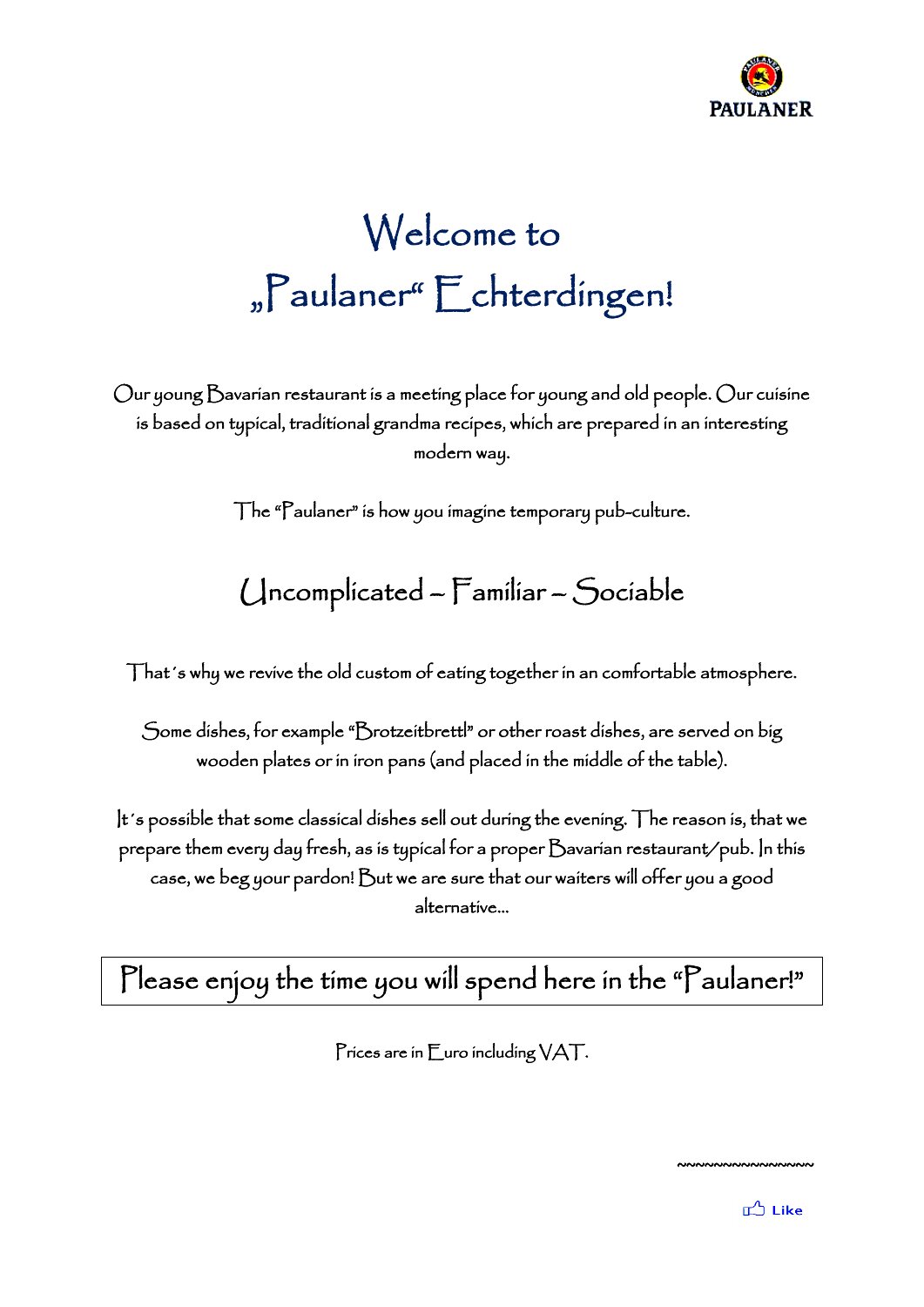

# Our Paulaner draft beers

## "Paulaner Premium Pils"A

| A munich treasure!                                    | $0,3$ € 3,60     |
|-------------------------------------------------------|------------------|
| Fine dry and elegant through the balanced composition | $0.5$ $\in$ 5.10 |
| of noble hop varieties.                               |                  |

## "Paulaner Original Münchener Hell" <sup>A</sup>

| When the "Original munich" was first brewed at the end of the 19 <sup>th</sup> century, | O,3 | $\epsilon$ 3,30               |
|-----------------------------------------------------------------------------------------|-----|-------------------------------|
| it celebrated spectacular successes from the start. Hoppy, fine, light and              |     | $0,5$ € 4,40                  |
| elegantly shiny, it has won more and more friends. Today, the Paulaner beer,            |     | $\operatorname{MaB} \in 8,40$ |
| with its wonderful fine-spicy, naturally full-bodied taste, is the best-selling         |     |                               |
| munich light beer all over the world and the Paulaner Export beer the nr. 1             |     |                               |
| in over 30 countries.                                                                   |     |                               |

### "Paulaner ()riginal Hefeweißbier unfiltered" $^{\text{\tiny{A}}}$

| It is the best seller of the Paulaner brewery. The soul of this Bavarian           | $0,3$ € 3,30 |
|------------------------------------------------------------------------------------|--------------|
| speciality is the specially grown top-fermenting yeast, which gives the            | $0,5$ € 4,40 |
| white beer its unmistakable character. Tangy, light, fruity, only a little bitter. |              |
| Due to the unfiltered brewing method, its natural originality is preserved,        |              |
| Like the many vitamins, minerals and trace elements.                               |              |

## "Hacker-Pschorr Kellerbier" A

| An unfiltered light beer with a lot of yeast, just as it was consumed before   | $0,3$ ∈ 3,30   |
|--------------------------------------------------------------------------------|----------------|
| the introduction of filtration in the $19th$ century. All the health-promoting | $0,5 \in 4,40$ |
| components remain in the beer.                                                 |                |

# Our SPECIAL BEERSA

Depending on the season, we offer a very special beer. For example the typical Salvator, Maibock or the Oktoberfestbeer.  $0,3$ l € 3,90 0,4l € 5,50 Maß Special beer € 10,10

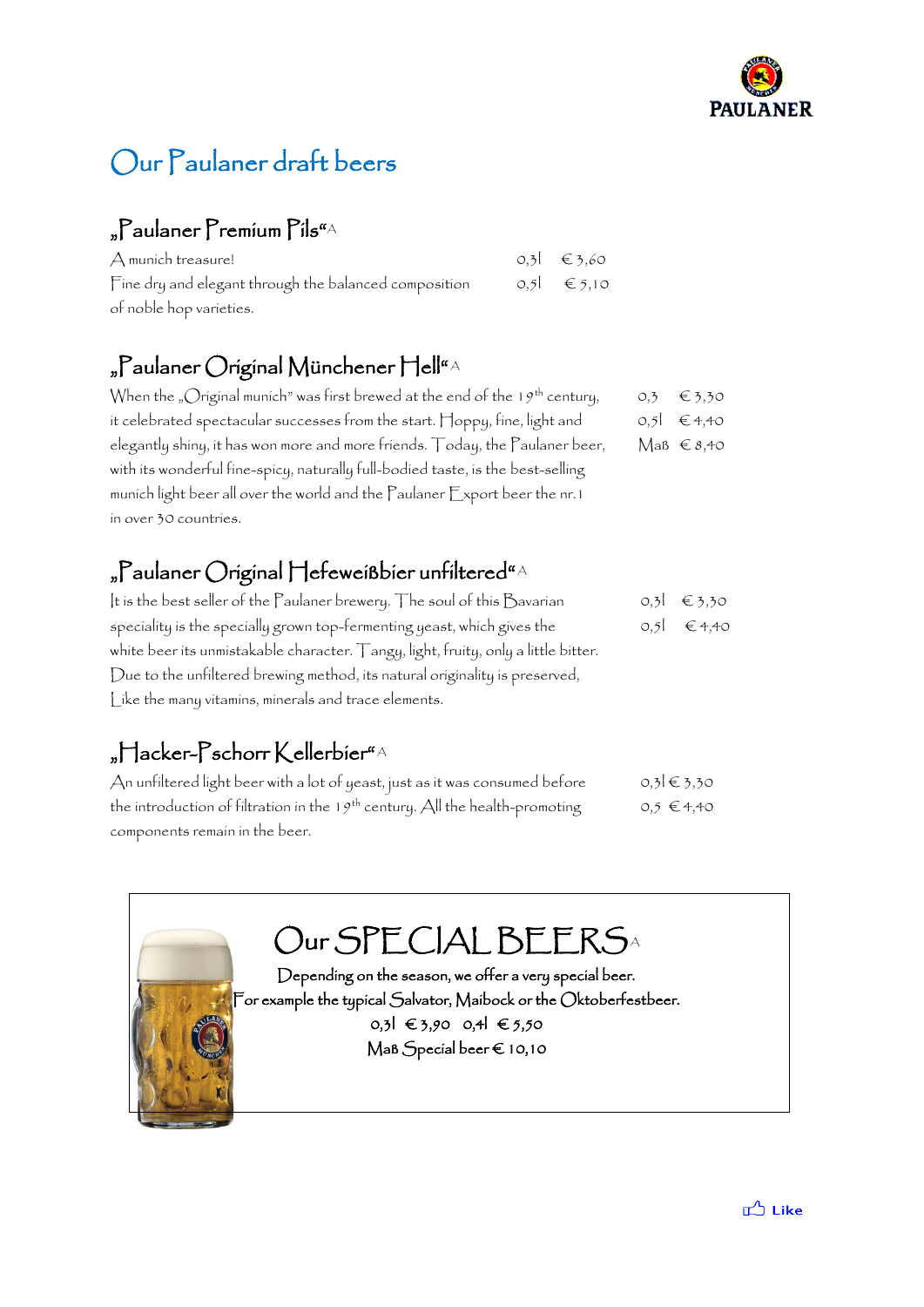

# Paulaner Bottled beer<sup>A</sup>

 $_{n}$ Paulaner Kristall" 0,5l  $\in$  4,30  $P$ aulaner Original Hefeweißbier dark beer" 0,5 $\theta \in 4,40$ "Paulaner Original Münchener dark beer" 0,5 $I \in 4,40$ "Paulaner Hefe-Weißbier "LIGHT" 0,5l €4,40

### Alcoholfree beers<sup>A</sup>

 $_{n}$ Paulaner Hefeweißbier – alcoholfree" 0,5l  $\in$  4,40  $_{p}$ Paulaner Münchener Hell – alcoholfree" 0,33l  $\in$  3,70  $Russ'n - alcoholfree$  0,5 $\in$  4,40

## Our beers with a difference…

### Das "Radler"A

(Paulaner Münchener light beer & lemon) 0,3l € 3,30  $0,5$ | € 4,40

#### A little story..

The "Radler"-the thirst-quenching refreshment. It was served 1922 for the first time, to refresh cyclists.

### $n_{\rm m}$ Dr' Russ'n" $^{4}$ A

(Paulaner White beer & lemon)  $0,3$   $\in$  3,30

 $0,5$ | €4,40

The very sparkling variant. It was invented in 1918, so that the revolutionaries could freshen up without getting drunk immediately.

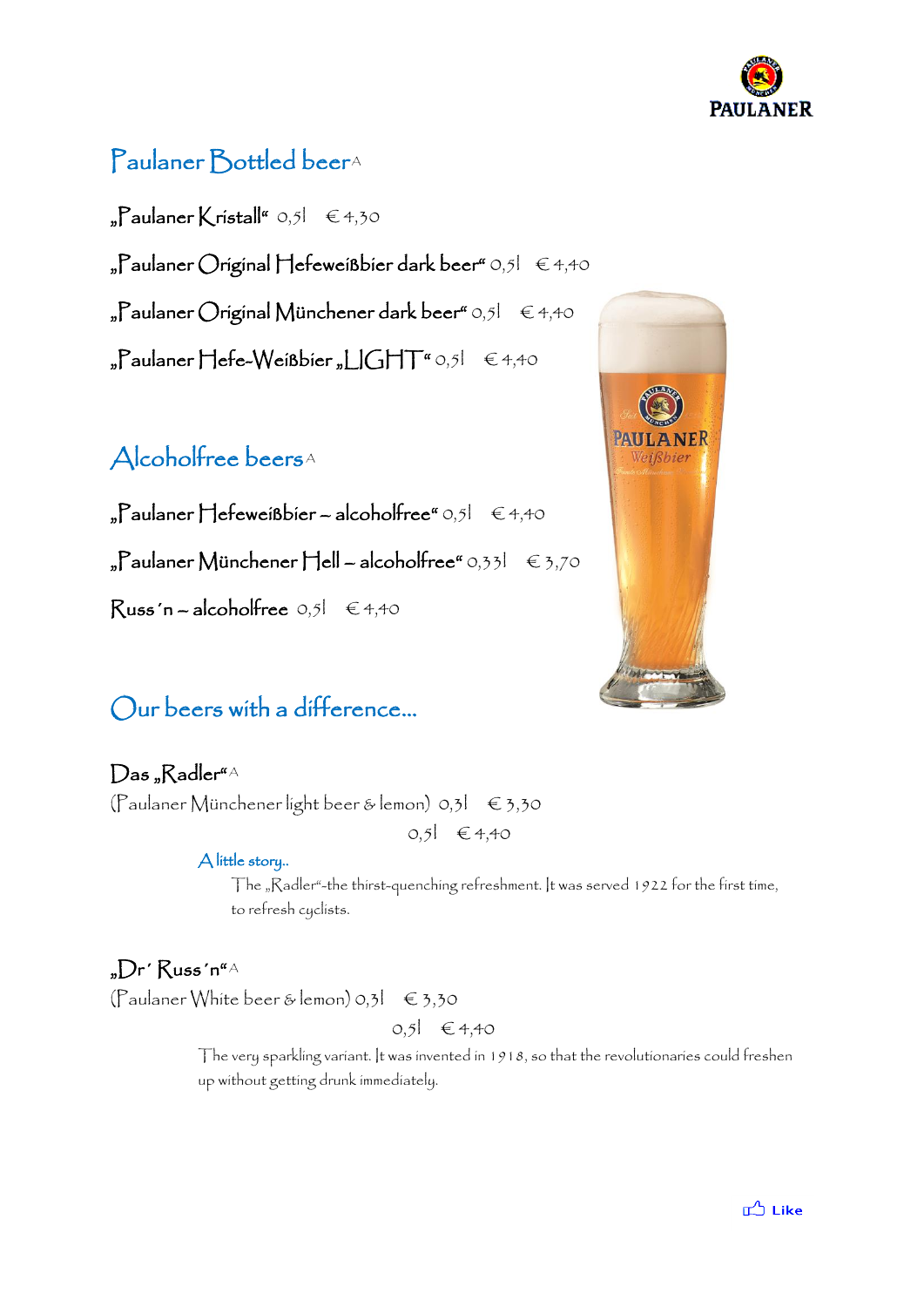

# Bavarian Snacks

 $\mathcal D$ as "Paulaner Brotzeitbrettl " 295/A/C/J The "Brotzeit-Brettl" will be served on big wooden plates with Obatzda, crackling fat, baked liver loaf, red radish, sausages, cheese,

pickles, butter, pretzel and homemade multigrain bread  $\epsilon$  16,90 ….available at 6.00 p.m.

#### $\bigcirc$ batzda $^{\circ}$  auf 'm  $\bigcap$ olzbrettl ACG

Obatzda: Camembert prepared with butter, onions, paprika, salt and pepper, Brezel and homemade multigrain bread  $\epsilon$  7,90

#### Dreierlei zum Bier 2/A/G

Dreierlei: Obatzda, Crackling fat, butter and Brezel  $\epsilon$  7,90

#### Würziges Griebenschmalz auf´m Holzbrettl

Crackling fat with homemade multigrain bread  $\epsilon$  5,90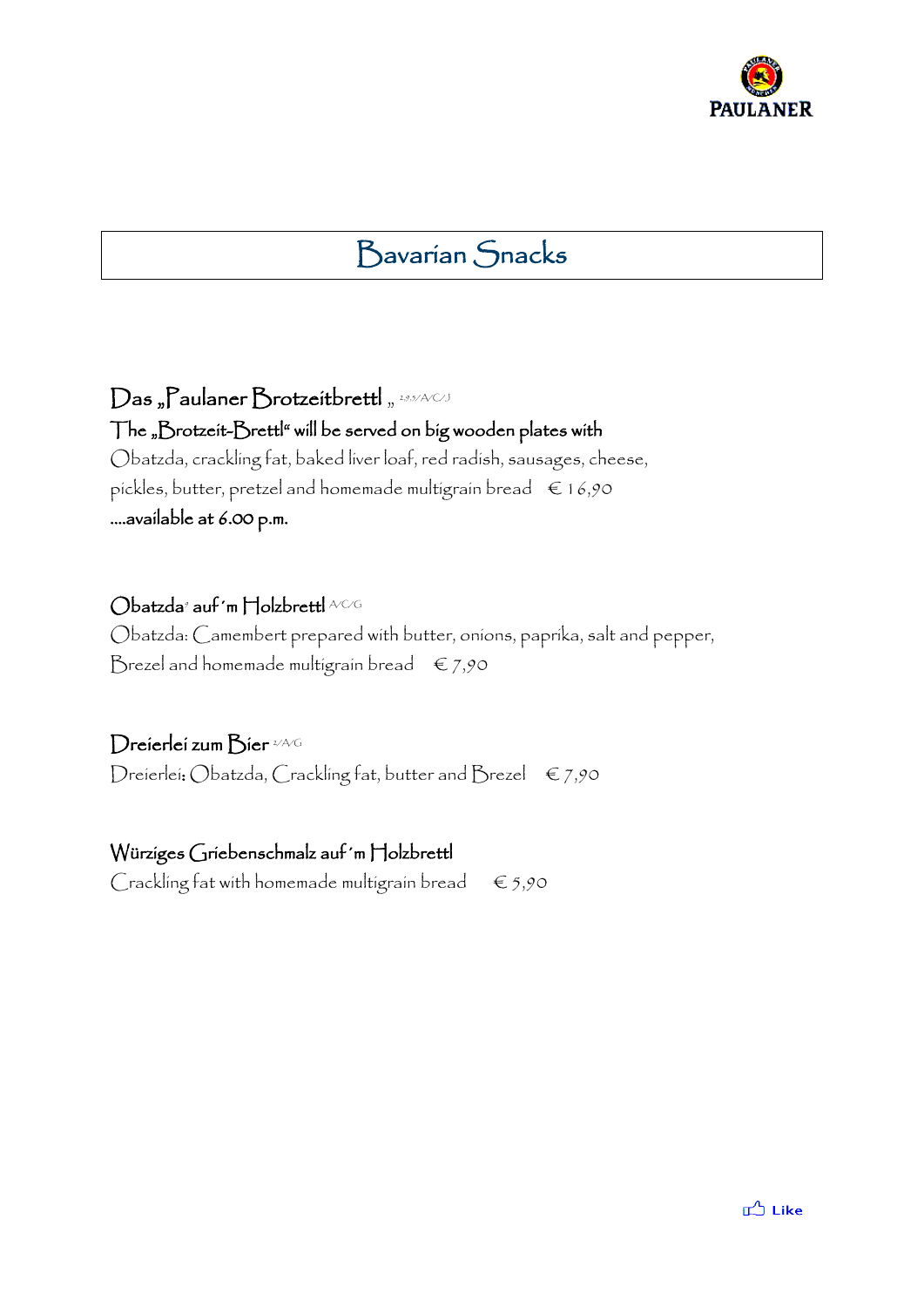

## Soups

Housemade **Pfannkucherl-Supp'n** ACRA9/A1/A3/A7/8I € 5,50 Beef bouillon with pan cake strips and chives

Hausgemachte **Maultascherl-Supp′n**ACRSA9/AVA3/8 € 5,50 Beef bouillon with Swabian-pocket-strips – filled with spinach and meat

Hausgemachte Leberknödel-Supp´n € 5,50 Beef bouillon with liver dumplings

# **Salads**

 $\mathsf{Small}$  mixed salad  $\mathsf{J}\ (\mathsf{veggie}) \quad \in$  5,20

 $\textsf{Large mixed}\, \textsf{slad}$ J (veggie)  $\in$  9,90

"Víktualien Salat" ACI/A1,

Mixed salad with **sautéed mushrooms** and bread (veggie)  $\epsilon$  14,90

#### "Marktfrischer  $\mathsf{S}$ alat " $\curlyeqcup \hspace{-0.5em}\rule{0.7pt}{0.1ex}\hspace{0.5em} \mathsf{S}$  15,90

Mixed salad with spicy house dressing, fried stripes from turkey breast and bread

" $\mathsf{K}$ írchplatz  $\mathsf{Salat}^{\mathsf{r}\cup\mathsf{A}\cup\mathsf{A}\mathsf{s}\times\mathsf{S}\prime}$ <sup>8</sup>  $\quad \in$  16,90 Mixed salad with roasted Swabian pocket strips house dressing and bread

"Ochsensepp" Salat" Mixed salad with roasted beef strips, house dressing and bread  $\epsilon$  17,10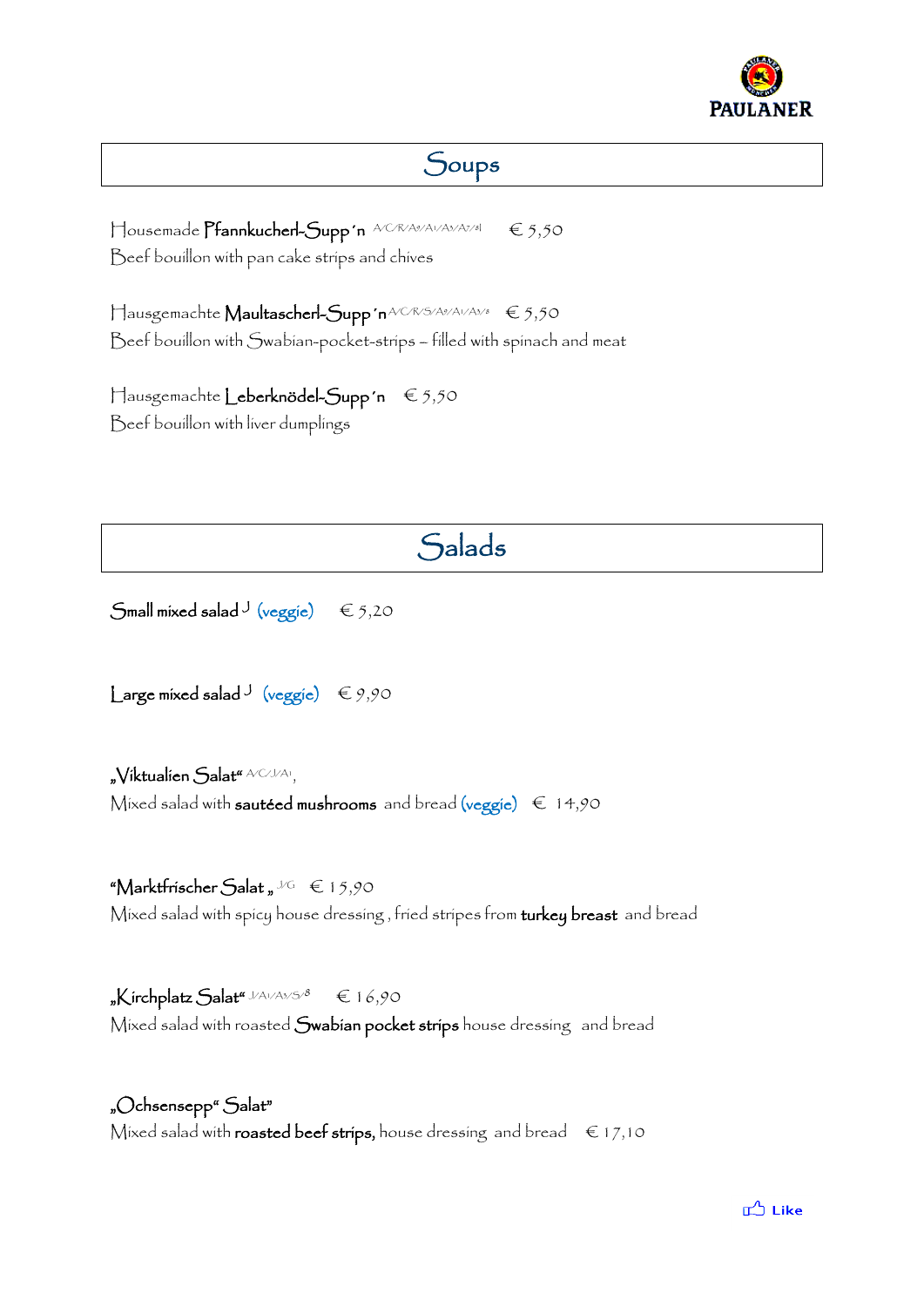

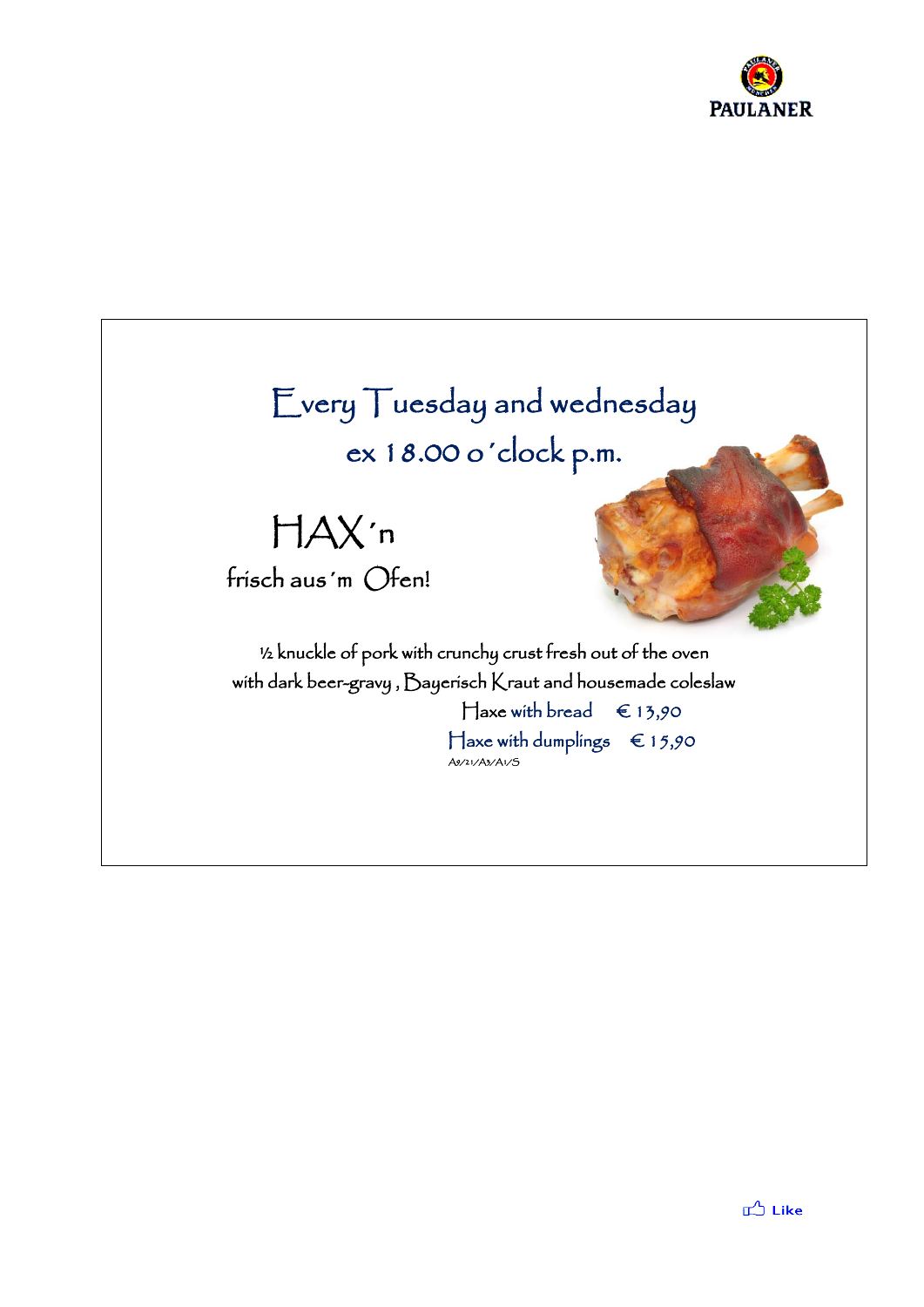

# Dainty dishes from Swabia & Bavaria!

Hausgemachte Schwäbische Maultaschen<sup>9</sup> mit geschmälzten Zwiebeln und Kartoffel-Gurkensalat Swabian pockets (filled with meat and spinach) with potato-cucumber- salad  $\epsilon$  14,50

| Riesen-Schnitzel                                                                                                                                                                                                                             | - with mixed salad $\cup \in 15,90$    |
|----------------------------------------------------------------------------------------------------------------------------------------------------------------------------------------------------------------------------------------------|----------------------------------------|
| Big breadcrumbed and fried pork scallop                                                                                                                                                                                                      | - with potato salad $\epsilon$ 15,90   |
|                                                                                                                                                                                                                                              | - with spactzle $AC \in 16,90$         |
|                                                                                                                                                                                                                                              | - with roast potatoes $\epsilon$ 17,90 |
|                                                                                                                                                                                                                                              |                                        |
| $\mathcal{L}$ is the $\mathcal{L}$ in the state of the state $\mathcal{L}$ is the state of the state of the state of the state of the state of the state of the state of the state of the state of the state of the state of the state of th |                                        |

| Schwäbischer Zwiebelrostbraten (200g) | - with bread $AC \in 23,90$                |
|---------------------------------------|--------------------------------------------|
| Swabian Roastbeef with onions & gravy | - with spactzle $AC \in 24,90$             |
|                                       | - with roast potatoes $\epsilon \in 25,90$ |

Ofenfrischer Leberkäs<u>2,9,5 w mit Kartoffelsalat</u> Fresh baked liver loaf with onions, gravy and potato salad  $\epsilon$  10,90 (with roast potatoes  $\in$  13,90)

#### Münchener Schweinsbraten mit Brezenknödeln 2,9/A/C/A1/A3

Munichs original roast of pork with dark beer-gravy, dumplings and coleslaw  $\epsilon$  16,90

#### "Paulaners Gourmand Pannikin"

| (roast pork, small beef steak, nuremberger bratwurst and       |                            |                  |
|----------------------------------------------------------------|----------------------------|------------------|
| grilled bacon <sup>2</sup> with sourcrout, dumplings and gravy | i person                   | $\epsilon$ 23,90 |
|                                                                | 2 persons $\epsilon$ 46,90 |                  |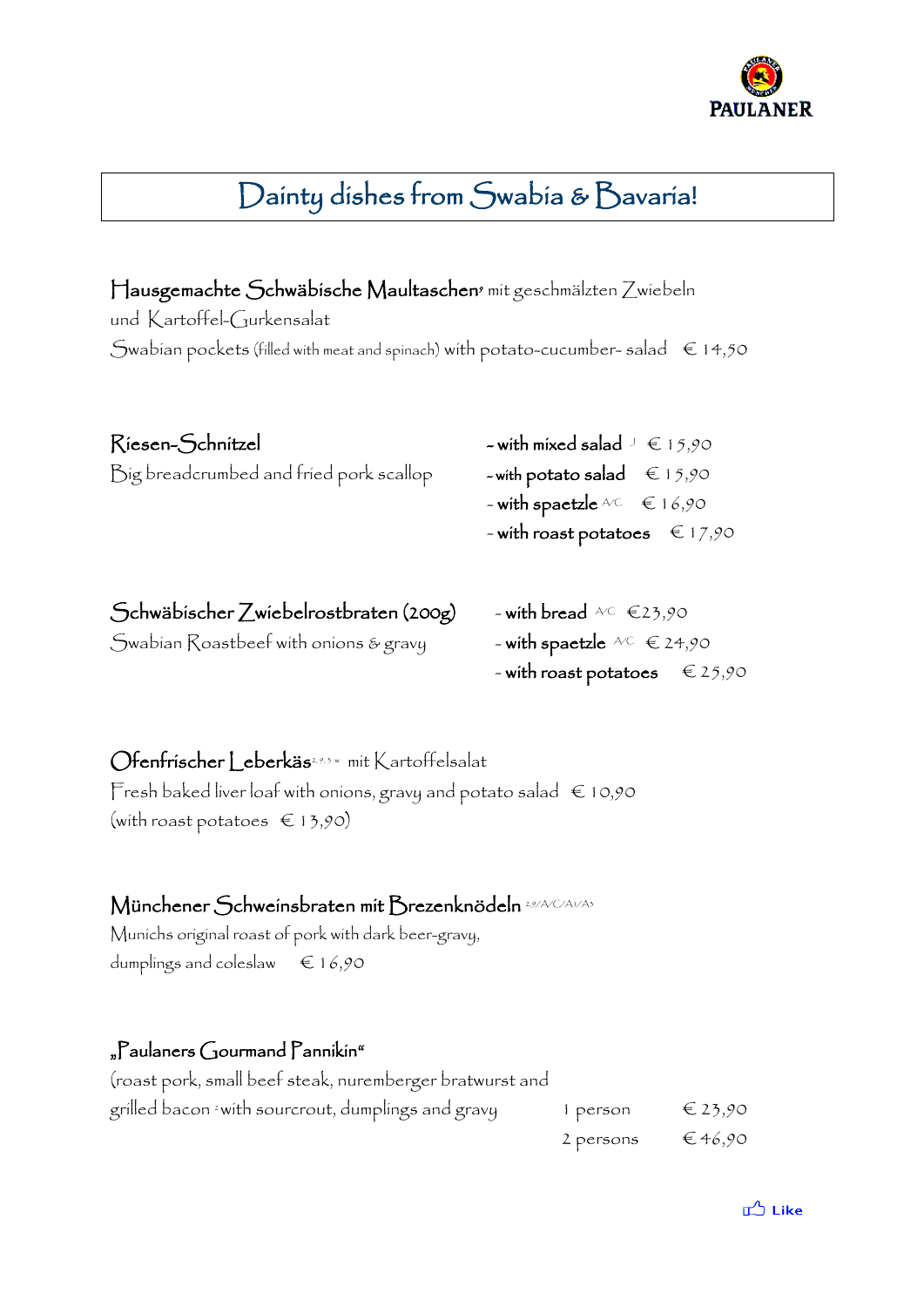

#### Nürnberger Rostbratwürstel auf Sauerkraut mit Bauernbrot

Nuremberger bratwurst with sourcrout and bread. The so called "Nürnbergerle" is a protected  $\bar{F}$  uropean speciality. They are made of lean pork and are toasted with majoram.

| 3 chunk  | $\epsilon$ 6,50  |
|----------|------------------|
| 6 chunks | $\epsilon$ 9.50  |
| 9 chunks | $\epsilon$ 12,50 |

Bavaria-Wrap (Wrap filled with white cabbage, cucumber, tomato, roast pork, sour cream and small salad)  $\epsilon$  11,90

Linsen mit Spätzle, Bauchspeck und Saitenwürstchen € 11,90 From Swabia:… Lentils with spaetzle, bacon und scalded sausages S/A1/A3/A7/A9

# Vegetarian dishes

Paulaners Kässpätzle mit kleinem gemischtem Salat € 13,90 Cheese spaetzle with roasted onions and small mixed salad 3/A/C/J/G

Brezenknödel auf Rahmschwammerl mit kleinem Beilagensalat  $\epsilon$  10,90 Dumpling in creamy mushrooms sauce and small mixed salad 8/V/A1/A3/A9

Frittierte Risotto-Käsebällchen mit kleinem Beilagensalat € 11,90 Deep-fried Risotto cheese balls with cream leek and small mixed salad

**Veggie Wrap** mit kleinem Salatbouquet  $\epsilon$  9,90 (Wrap filled with white cabbage, cucumber, tomato, roast pork, sour cream and small salad)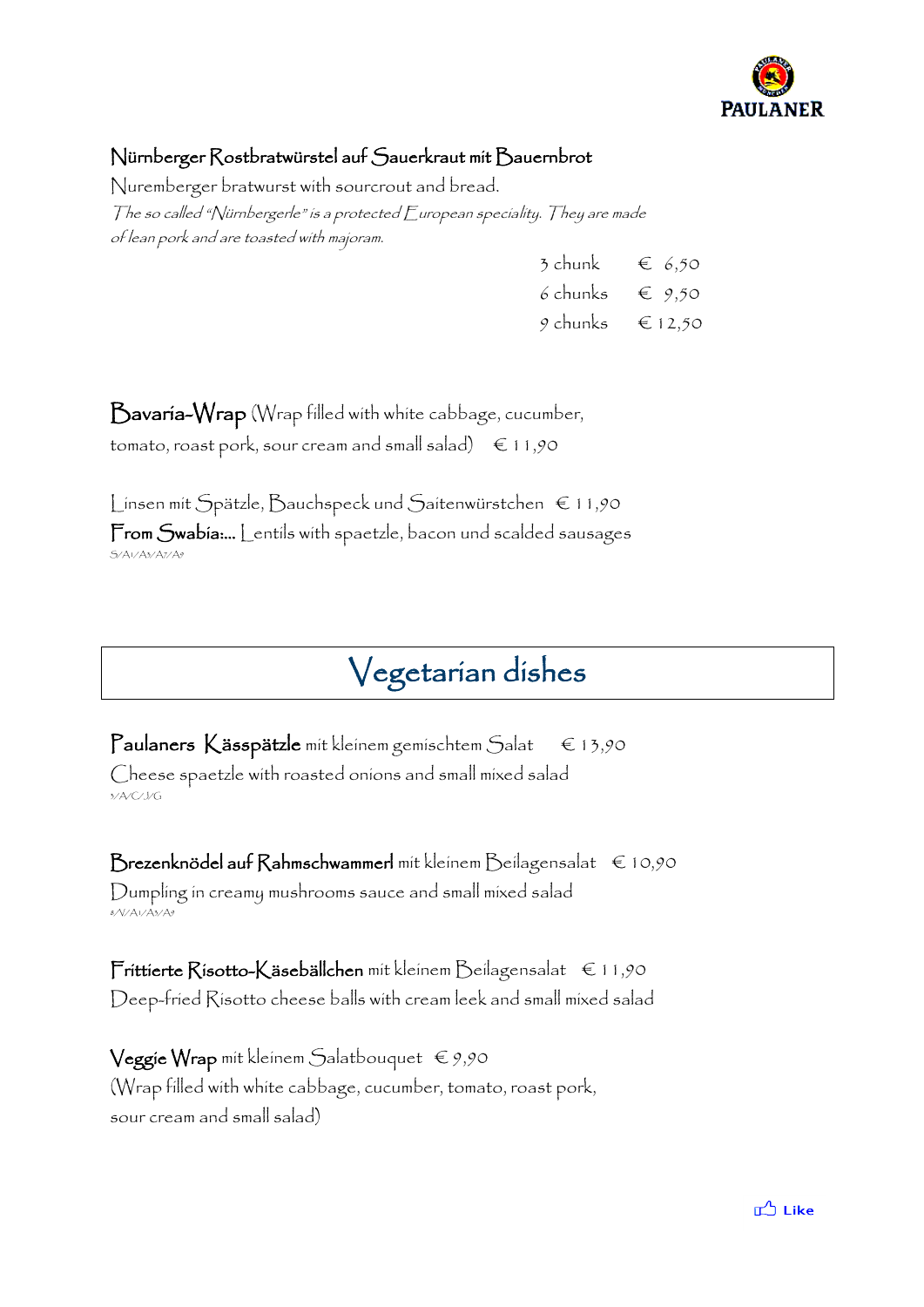

# Sours…

### $\Gamma$ ríscher hausgemachter  $\bigcirc$ ayeríscher Wurstsalat 2,3,9/A/J

Fresh housemade sausage salad with pickles, onions, fresh chives

and house bread  $\epsilon$  11,90

 $-$  with cheese  $\epsilon$  12,90

Fresh housemade "Bavarian sausage salad" with baked potatoes  $\epsilon$  13,90

Fresh housemade sausage salad with cheese and baked potatoes  $\epsilon$  14,90

# The Bavarian original!

# $\operatorname{\mathsf{We}}$ íßwürst $\mathsf{I}^{\scriptscriptstyle\beta,\mathfrak{z}, \ast}$ mít echtem  $\operatorname{\mathsf{M}}$ ünchener Weíßwurst-Senf Munich veal sausage with veal sausage-mustard

### Veal Sausage 1 chunk € 2,90 Pretzel 1 chunk  $\epsilon$  1,30

Bavarian white sausages are probably the best known speciality for a "bread time". It is made out of lean veal and a little pork bacon.

By the way: Rumors say, that this speciality was invented as an accompaniment to white beer.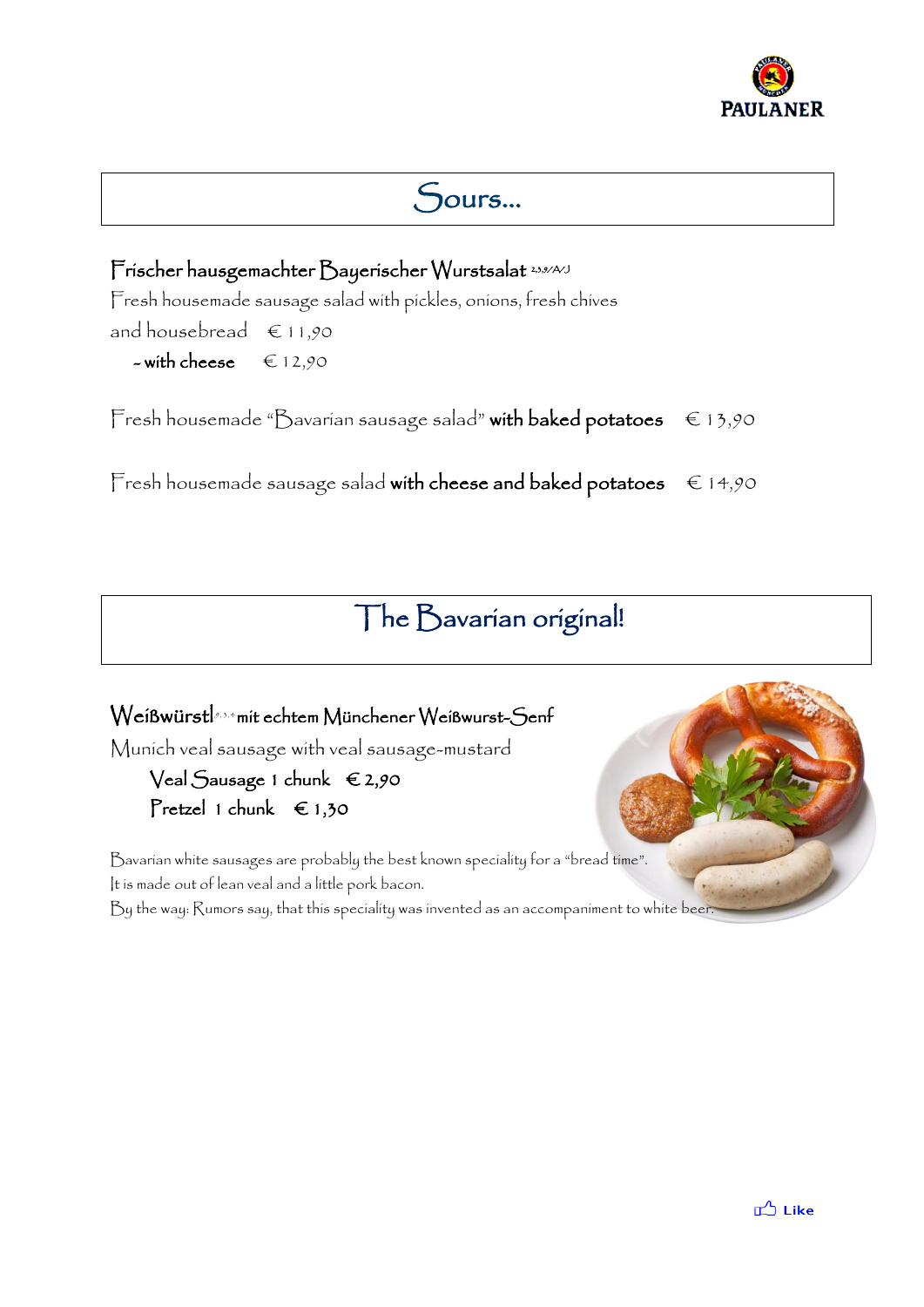

# For the kids

 $\bigcirc$ paetzle with gravy  $\mathbb{A}^{C \cup J} \in$  6,50

Small schnitzel with potato salad  $AC \in 11,90$ 

Small schnitzel with spaetzle  $\epsilon$  11,90 or roast potatoes  $AC \epsilon$  12,90

# Dessert

Ofenfrischer Apfelstrudel 8,9,4,11,15/A/C/E Apple strudel fresh and warm with vanilla ice cream  $\epsilon$  7,90

Small Chocolat cake with sweet cherries and vanilla ice cream  $\epsilon$  7,90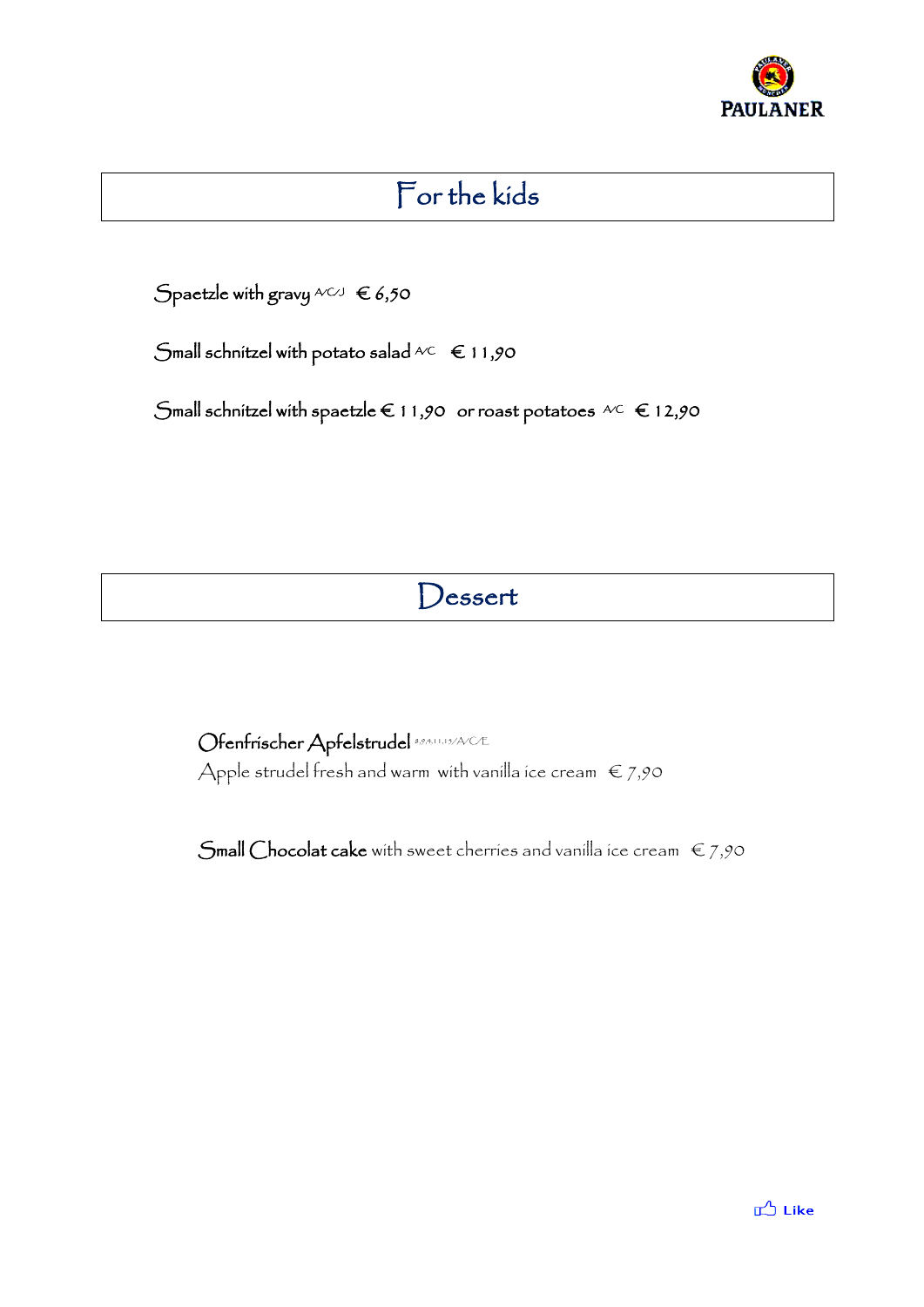

## Afterwards it can be a "Schnapserl"! Bavarian "Firewater" and other "Schnapserl"

Enzian Gebirgsschnapserl 2 cl 3,90 Obstler 2 cl 3,90 Himbeer2 cl 3,90 Williams2 cl 3,90 Kirsch2 cl 3,90 Grappa Julia 2 cl 3,50 Sierra Tequila silver 2 cl 3,50 Sierra Tequila gold 2 cl 3,50

Fernet Branca 2 cl 3,50  $Averna 4 cl 4,10$ Ramazzotti 4 cl 4,10 Jägermeister 4 cl 4,10 Aalborg Jubliäumsaquavit 2 cl 3,90 Linie Aquavit 2 cl 4,30

#### Or a "Schnapserl" with herbs? Please ask our staff!

## Coffee…?

Cup of black coffee 2,90 Coffee with milk 2,90 Latte Macchiato 2,90 Espresso 2,30 Doppelter Espresso 3,90 Cappuccino 2,90

Hot chocolate 3,00 Heiße Zitrone 2,50

Tea… 2,70 (Black Tea, Fruit tea, camomile tea, peppermint tea)

### Hot beverages

Coffee with spirits (Cognac, , Amaretto) 5,90

Tea with spirits (Rum, Cognac) 4,90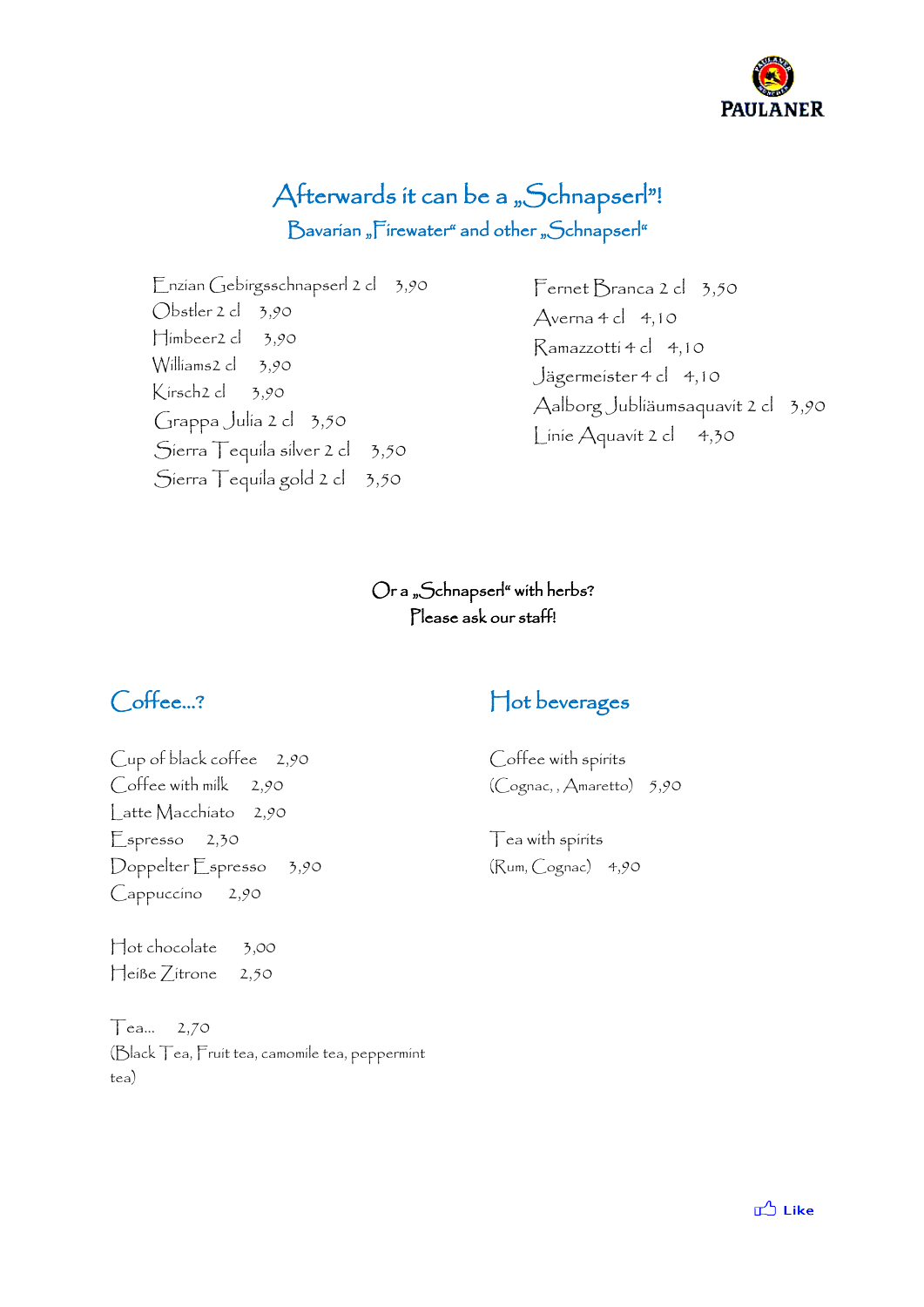

# Alcohol-free beverages

Soda 0,2l 1,40 0,4l 2,80

Ensinger Mineral water 0,251 2,90 0,75l 5,90

Ensinger Mineral water still 0,25 2,90 0,75l 5,90

Pepsi Cola <sup>10</sup>/Mirinda 1/ColaMix 1,10/  $\mathsf{Pepsi}$  light  $^{1,10,8}$  = 0,2  $^{1}$  = 2,50  $^{\circ}$ 0,4l 3,90

Lemonade

0,2l 1,90 0,4l 3,90

ALMDUDLER 350ml 4,00

SCHWEPPES 0,21 3,50 Bitter Lemon<sup>11</sup>, Ginger Ale, Tonic Water<sup>11</sup>

BIONADE Ingwer-Orange Litschi/Holunder/Kräuter 0,33l 4,10

Orangina yellow & Orangina rouge<sup>2</sup>

0,25l 3,50

 $0,4$  € 3,00 Red Bull Dose \$,10 0,25 3,90

 $\top$ einacher | ce $\top$ ea<sup>3,8</sup> 0,33 $\mid \in \{3,90\}$ (Lemon/ Peach)

### Juices (pure)

Apple , orange, cherry-, banana-, passion fruit-, currant

 0,2l 2,70 0,4l 5,20

#### Juice spritzer

 0,3l 2,90 0,5l 4,10

================================

NEW: PAULANER SPEZI (0,5l) € 4,20

=================================

**I** Like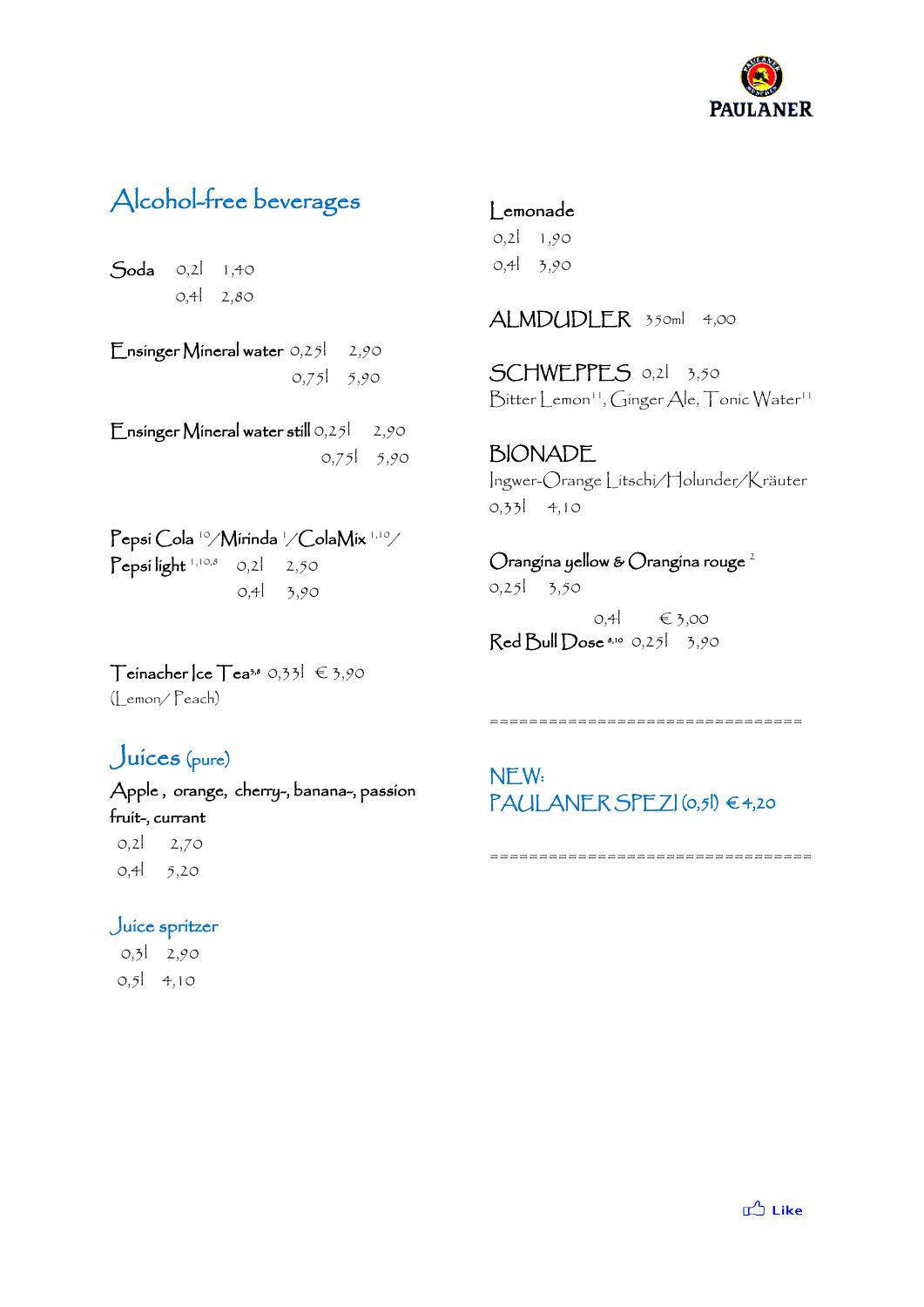

# Something sparkling…

Prosecco Spumante<sup>12</sup>

 $G$ lass 0,1  $\frac{3}{90}$ Bottle 0,75l 26,00

| Prosecco <sup>12</sup> on ice 0,2 4,90 |      |
|----------------------------------------|------|
| Aperol Sprizz <sup>12,1</sup> 0,2      | 5,90 |
| $HUGO$ $20,21$                         | 6,20 |

Glass Prosecco<sup>12</sup>

| with orange juice                | 0,11,4,20 |
|----------------------------------|-----------|
| with Aperol <sup>1,12</sup>      | 0,11,4,50 |
| with elderflower syrup 0,11 4,50 |           |

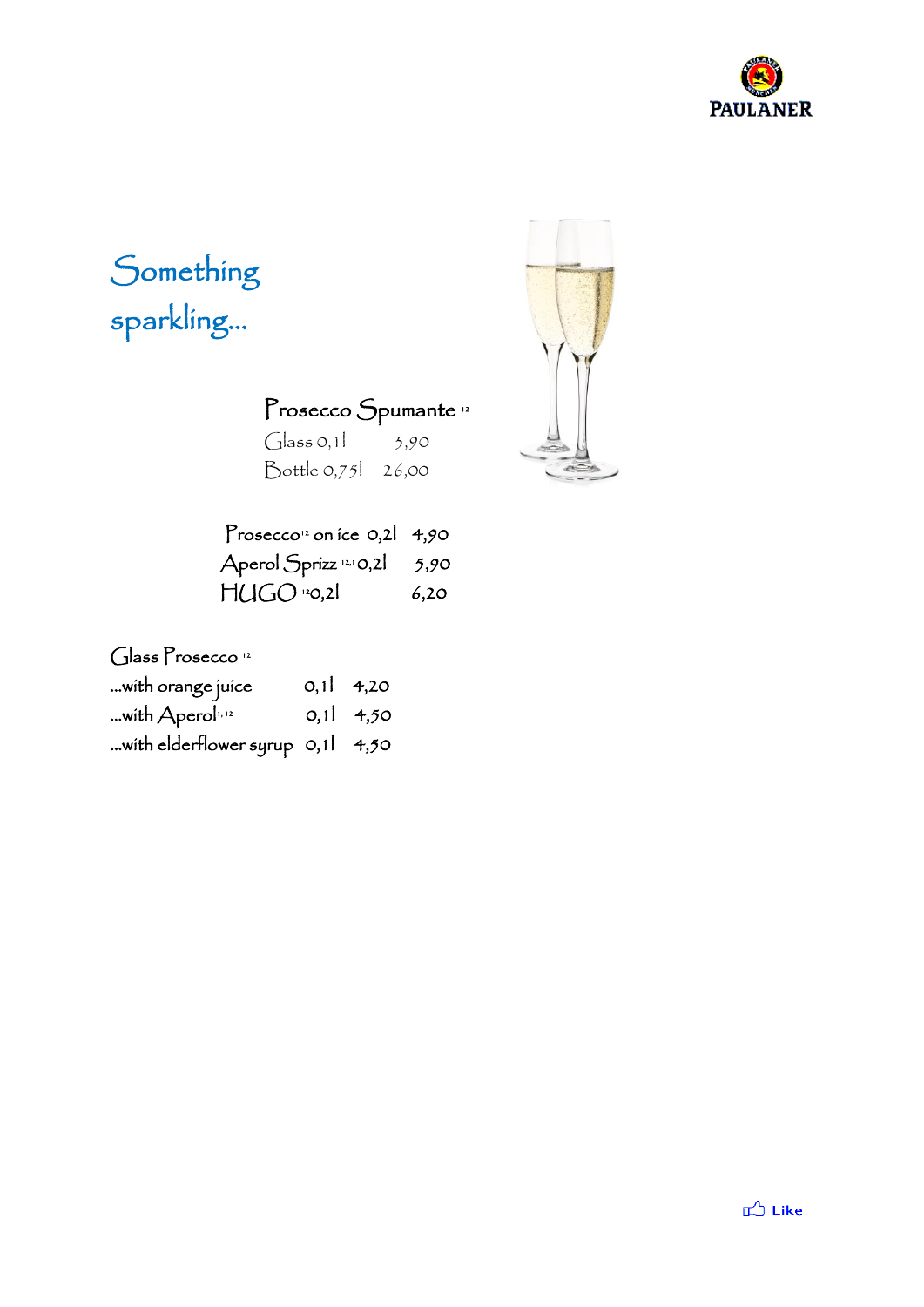



(All our wines are also available as 1/8!!!)

# WHITE WINF

White wine spritzer  $^{12}$  0,2l  $^{-}$  3,90  $\,$ 

Riesling trocken<sup>12</sup> Weingut Lergenmüller, Pfalz 0,2l 4,90 (Fl. 0,75l 18,50)

Weißburgunder<sup>12</sup> Cantina Tramin 0,2l 5,50 (Fl. 0,75l 20,00)

Sauvignon DOC<sup>12</sup> Cantina Tramin 0,2l 5,90 (Fl. 0,75l 22,00)

Chardonnay Clic Coser Fabio 0,2l 4,90 (Fl. 0,75l 18,00)

Pinot Grigio DOC 12 Cantina Tramin 0,2l 5,50 (Fl. 0,75l 20,50)

Lugana DOC 12 Otella 0,2l 6,50 (Fl. 0,75l 24,50)

Bianco Venezie "Disperato" Buglioni 0,2l 6,50 (Fl. 0,75l 24,50)

# ROSE WINE

Rose wine spritzer<sup>12</sup> 0,2l  $3,90$ 

Summer spritzer 12 vom Schillerwein im 0,5 $K$ rug 6,90

Württemberger Schillerwein <sup>12</sup> Cleebronner Michaelsberg 0,2l 4,10 (Fl. 1l 20,50)

Bardolino Chiaretto Classico<sup>12</sup> Casal Busól, Italien 0,2l 4,70 (Fl. 0,75l 17,90)

Vino Rosato Paruss <sup>12</sup> Parusso 0,2l 5,90 (Fl. 0,75l 22,00)

 $\parallel$   $\sim$  Rose  $\rm{Di}$  Casanova  $\rm{IGT}$   $^{\rm{12}}$ Casanova della Spinetta 0,2l 6,60 (Fl. 0,75l 24,50)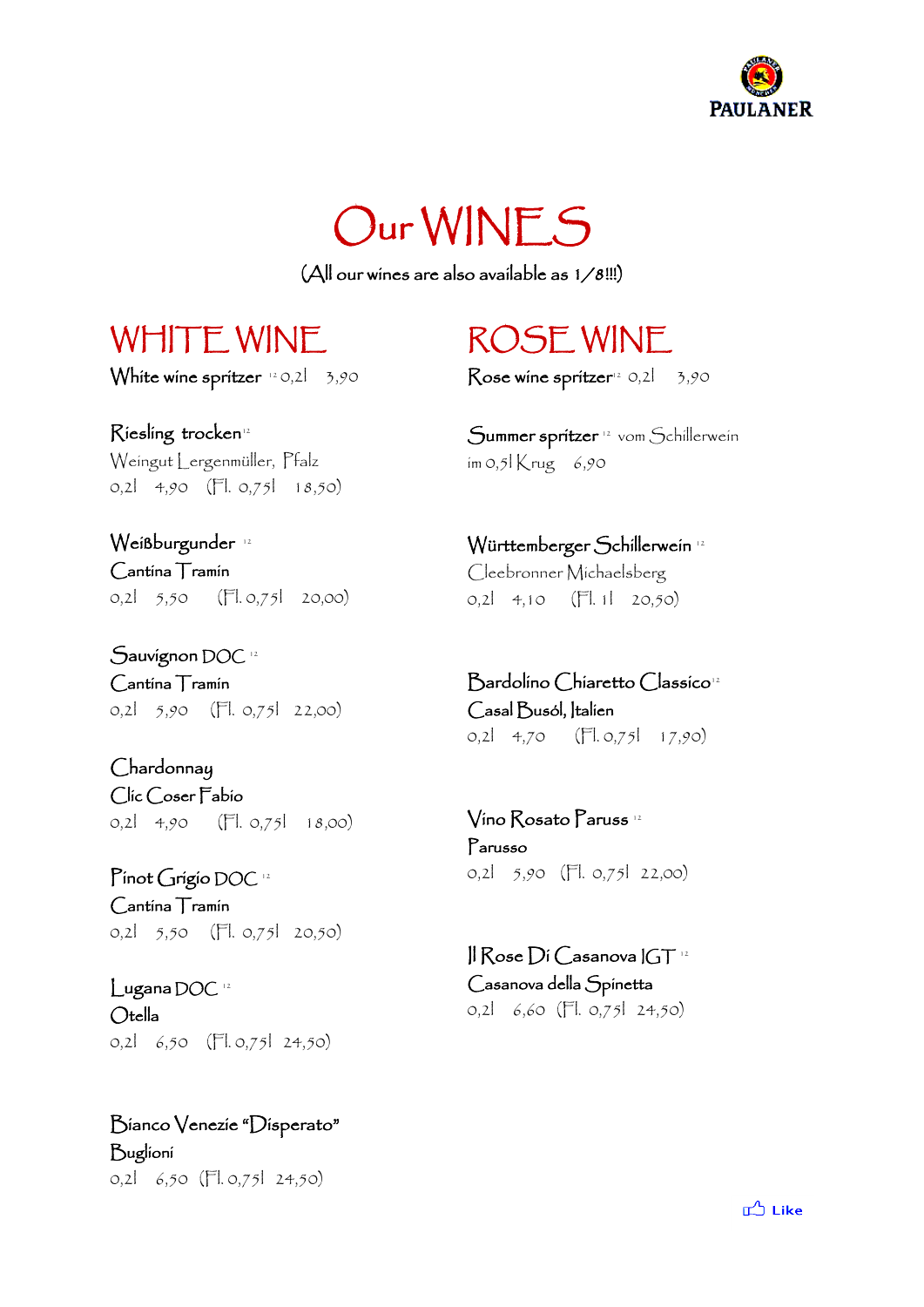

# RED WINE

 $\mathsf{Red}$  wine spritzer $^{\scriptscriptstyle (2)}$  0,2l = 3,90

#### Württemberger Trollinger

Hohenhaslacher Kirchberg, Stromberg Kell erei 0,2l 4,30 (Fl. 1l 21,00)

#### Württemb. Trollinger mit Lemberger<sup>12</sup>

Hohenhaslacher Kirchberg, Stromberg Kellerei 0,2l 4,30 (Fl. 1 21,00)

Merlot Salento Rosso IGT<sup>12</sup> VINOSIA 0,2l 5,90 (Fl. 0,75l 22,00)

Primitivo Salento IGT<sup>12</sup> VINOSIA 0,2l 5,90 (Fl. 0,75l 22,00)

Nero D´Avola DOC<sup>12</sup> Disueri Cusumano 0,2l 4,90 (Fl. 0,75l 18,90)

Dornfelder QbAr 12 Weingut Theo Minges, Pfalz 0,2 5,10  $($ Fl. 1 25,50)

Blauer Zweigelt Weingut Kaiser, Burgenland 0,2l 6,00 (Fl. 0,75l 22,50)

Nebiollo Langhe DOC <sup>12</sup> Parusso 0,2 8,90 (FL 0,75 33,00)

2016 - Barolo Bussia DOCG<sup>12</sup> Parusso On demand!!

:::::::::::::::::::::::::::::::::::::::::::::::::::::::::::::::::::::::::::::

::::::::::::::::::::::::::::::::::::::::::::::::::::::::::::::::::::::::::::

Lagrein Rosso DOC Cantina Tramin 0,2l 6,00 (Fl. 0,75l 22,50)

Chianti Superiore DOCG Villa Migliarina 0,2l 4,90 (Fl. 0,75l 18,90)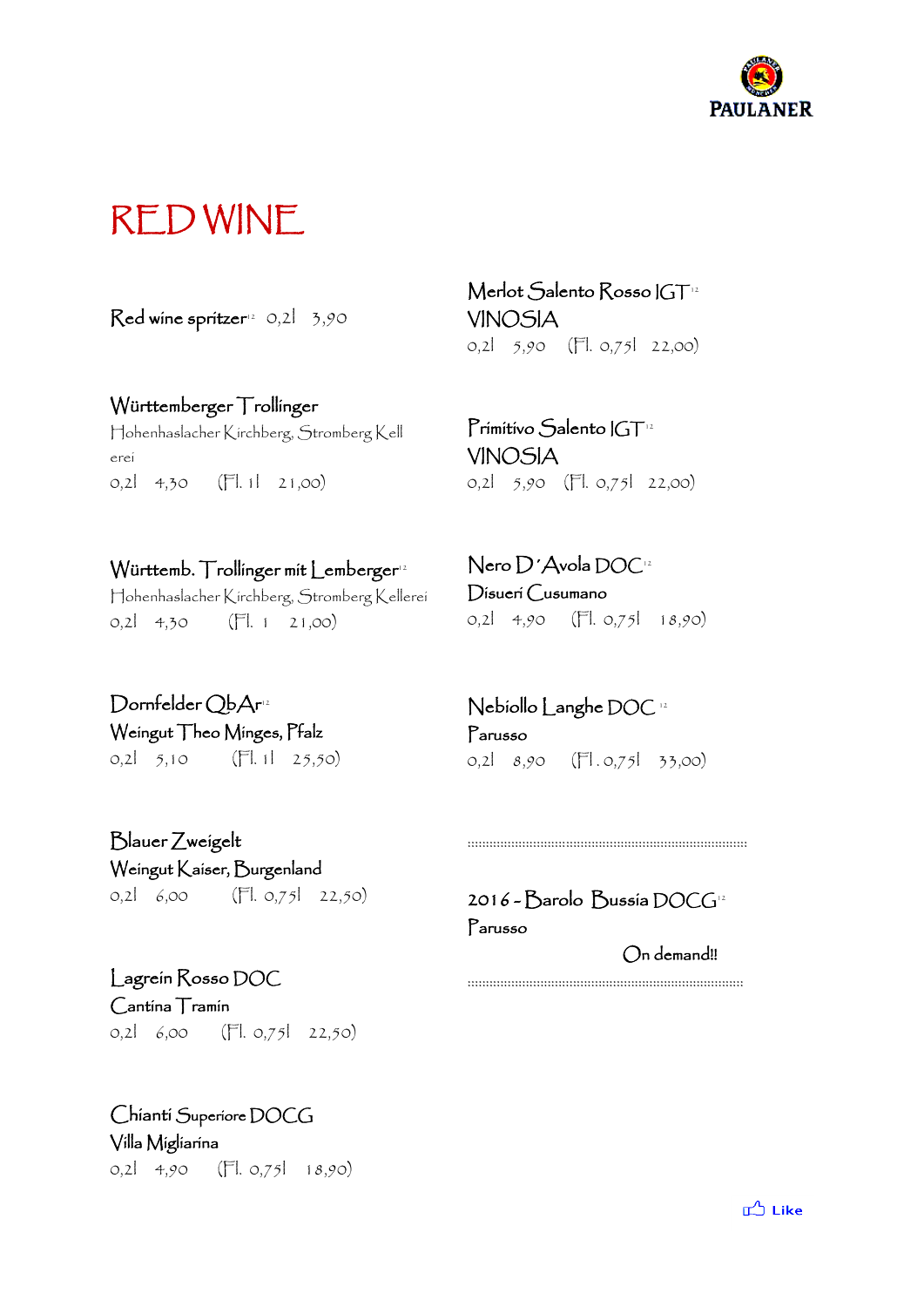

# Gin, Whiskey & more…

### GIN

| Finsbury London Dry Gin 4cl $\in$ 4,20 |                 |
|----------------------------------------|-----------------|
| 21 Bodensee Dry Gin 4cl                | $\epsilon$ 5,20 |
| Bombay Saphire 4cl                     | $\epsilon$ 5,20 |
| Tanqueray No. Ten 4cl                  | $\epsilon$ 5,20 |
| $H$ endrick's Gin 4cl                  | $\epsilon$ 5,20 |
| No. 3 London Dry Gin 4cl               | $\epsilon$ 5,20 |
| Monkey 47 Schwarzwald Gin              | $\epsilon$ 6,20 |
| 4c                                     |                 |

# SHERRY / MARTINI

| Martini 5cl                       | $\epsilon$ 3,90 |
|-----------------------------------|-----------------|
| (Bianco, Rosso, D'oro, Dry, Rosé) |                 |
| Sandemann Sherry                  |                 |
| Medium Dry 5cl                    | $\epsilon$ 3.90 |

### SCOTCH Whisky

| Ballantines 4cl                     | $\epsilon$ 5,90 |
|-------------------------------------|-----------------|
| Chivas Regal 4cl                    | $\epsilon$ 5,90 |
| Johnnie Walker Red Label 4cl € 5,90 |                 |

### BOURBON Whisky

| Jack Daniels 4cl                          | $\epsilon$ 5,90 |
|-------------------------------------------|-----------------|
| Marker's Mark 4cl                         | $\epsilon$ 7,70 |
| Bodensee Whisky Senft 4cl $\epsilon$ 7,70 |                 |

### WODKA

| Wodka Wyborowa 2cl    | $\epsilon$ 3,90 |
|-----------------------|-----------------|
| Absolut Wodka 2cl     | $\epsilon$ 3,90 |
| Wodka Gorbatschow 2cl | $\in$ 2,90      |

### **COGNAC**

| Remy Martin, VSOP 2cl | $\epsilon$ 3,50 |
|-----------------------|-----------------|
| Hennessy VSOP 2cl     | $\epsilon$ 3,90 |
| Martell VSOP 2cl      | $\epsilon$ 3,90 |
| Otard VSOP 2cl        | $\epsilon$ 3,90 |
| Napoleon VSOP 2cl     | $\epsilon$ 3,90 |

### BRANDY

| Osborne Veterano 2cl | $\epsilon$ 2,90 |
|----------------------|-----------------|
| Cardenal Mendoza 2cl | $\epsilon$ 5,20 |

### MALT Whisky

| Dalwhinnie 15 Jahre 4cl   | $\epsilon$ 5,90 |
|---------------------------|-----------------|
| Glenfiddich 12 Jahre 4cl  | $\epsilon$ 5,90 |
| Glenmorangie 10 Jahre 4cl | $\epsilon$ 5,90 |
| Lagavulin 16 Jahre 4cl    | $\epsilon$ 7,90 |
| Oban 14 Jahre 4cl         | $\epsilon$ 6,90 |
| Talisker 10 Jahre 4cl     | $\epsilon$ 5,90 |

### CANADIAN Whisky

| Canadían Club 4cl | $\epsilon$ 5,90 |
|-------------------|-----------------|
|-------------------|-----------------|

### RUM

| $\Box$ avana $\Box$ ub 3 $\Box$ . 2 cl | $\in$ 2,90      |
|----------------------------------------|-----------------|
| $H$ avana Club $7$ J. 2cl              | $\epsilon$ 4,90 |
| Myer's Rum 2cl                         | $\epsilon$ 3,90 |
| Bodensee Rum Senft 2cl                 | $\epsilon$ 4,90 |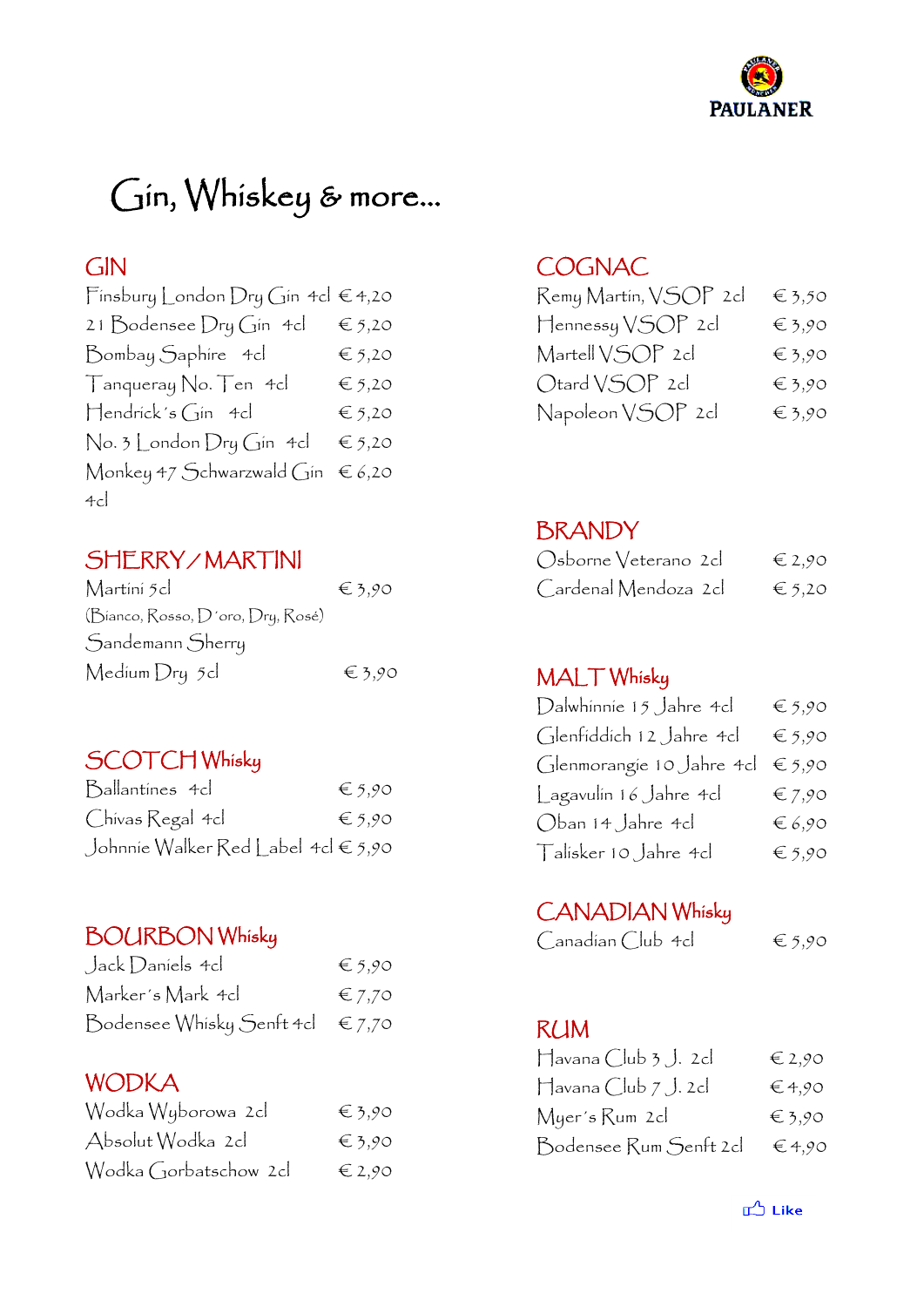

# LONGDRINKS

| Campari <sup>1</sup> Orange                                                                          | $\epsilon$ 5,90             |
|------------------------------------------------------------------------------------------------------|-----------------------------|
| Camparí <sup>1</sup> Soda                                                                            | $\epsilon_{5,50}$           |
|                                                                                                      |                             |
| Whisky Cola <sup>1</sup> - short                                                                     | $\epsilon_{\frac{3,80}{5}}$ |
| Whisky Cola <sup>1</sup> - long                                                                      | $\epsilon$ 6,90             |
| (Jack Daniels, Cola)                                                                                 |                             |
| Wodlka Lemon <sup>11</sup>                                                                           | $\epsilon$ 6,50             |
| Wodka Red Bull <sup>1,8,10</sup>                                                                     | $\epsilon$ 7,10             |
| (Wodka Gorbatschow)                                                                                  |                             |
|                                                                                                      |                             |
| Gin Tonic with Schweppes Tonic Water <sup>11</sup>                                                   |                             |
| $F$ ínsbury London Dry Gín                                                                           | $\epsilon$ 6,90             |
| 21 Bodensee Dry Gin                                                                                  | $\epsilon$ 7,90             |
| Bombay Saphíre                                                                                       | $\epsilon$ 7,90             |
| Tanqueray No. Ten                                                                                    | $\epsilon$ 7,90             |
| $\operatorname{\mathsf{H}}$ endríck's Gín                                                            | $\epsilon$ 7,90             |
| $\operatorname{\mathsf{No}}$ . 3 $\operatorname{\mathsf{London}}$ $\operatorname{\mathsf{Dr}}$ y Gín | $\epsilon$ 7,90             |
| Monkey 47 Schwarzwald Gin                                                                            | $\in$ 8,90                  |
| $\sim$ Gin $\top$ onic with $\top$ homas $\sqcap$ enry $\top$ onic Water''                           |                             |
| Tequila Sunrise                                                                                      | $\epsilon$ 6,90             |
| (Tequila Silver, orange juice, Grenadine <sup>1</sup> )                                              |                             |
|                                                                                                      |                             |
| Cuba Libre                                                                                           | $\epsilon$ 6,90             |
| (Havanna Cb 3 J., limes, Coke <sup>10</sup> )                                                        |                             |
|                                                                                                      |                             |
| Screw Driver                                                                                         | $\epsilon$ 6,90             |
| (Wodka Gorbatschow, orange juice)                                                                    |                             |

 $+ \epsilon$ 0,80